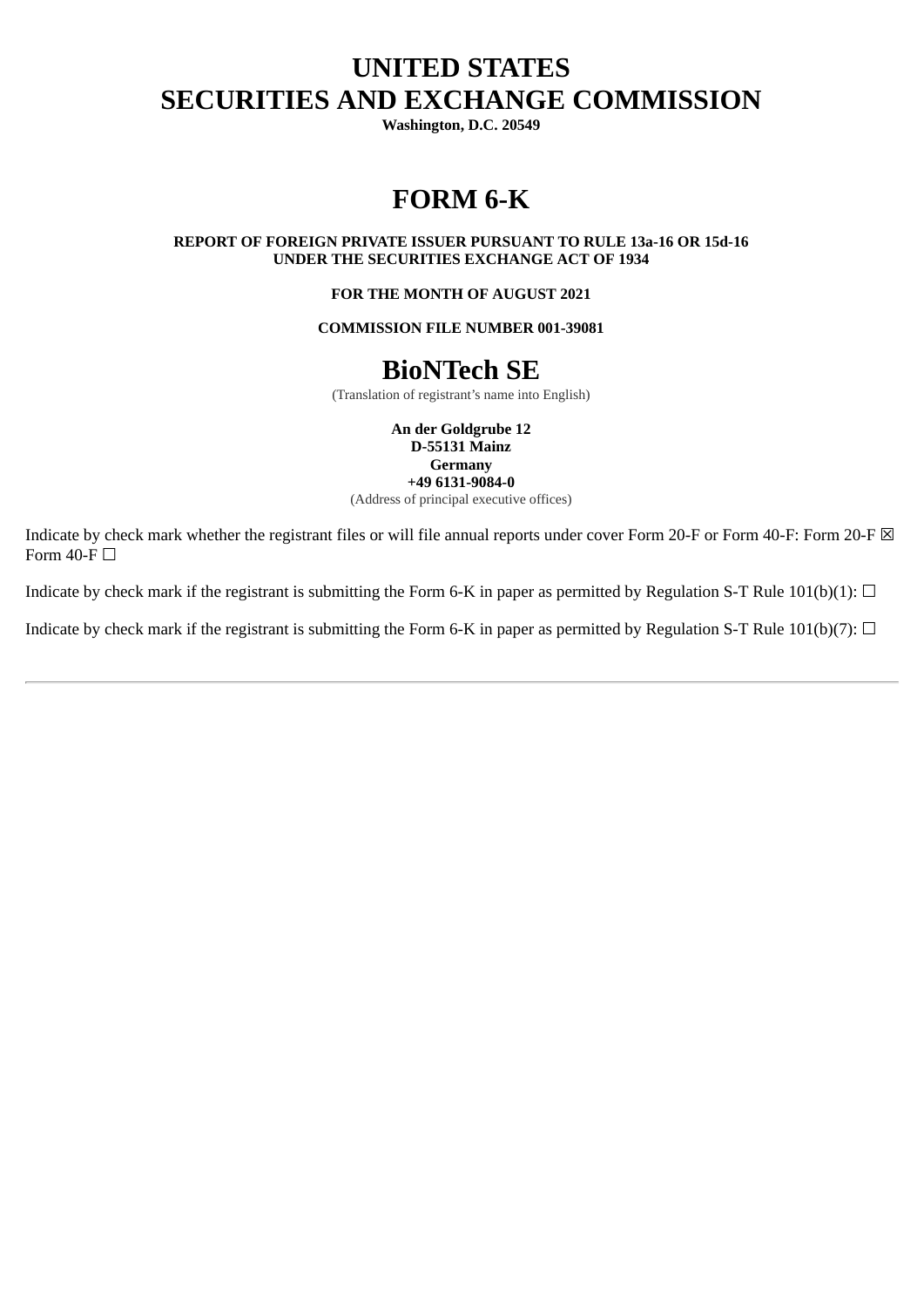### **DOCUMENTS INCLUDED AS PART OF THIS FORM 6-K**

On August 4, 2021, BioNTech SE (the "Company") and Kite, Gilead Sciences, Inc. Company, today announced the closing of the acquisition of the solid tumor neoantigen T cell receptor (TCR) R&D platform and clinical manufacturing facility's assets and leases in Gaithersburg, MD, from Kite. The press release is attached hereto as Exhibit 99.1.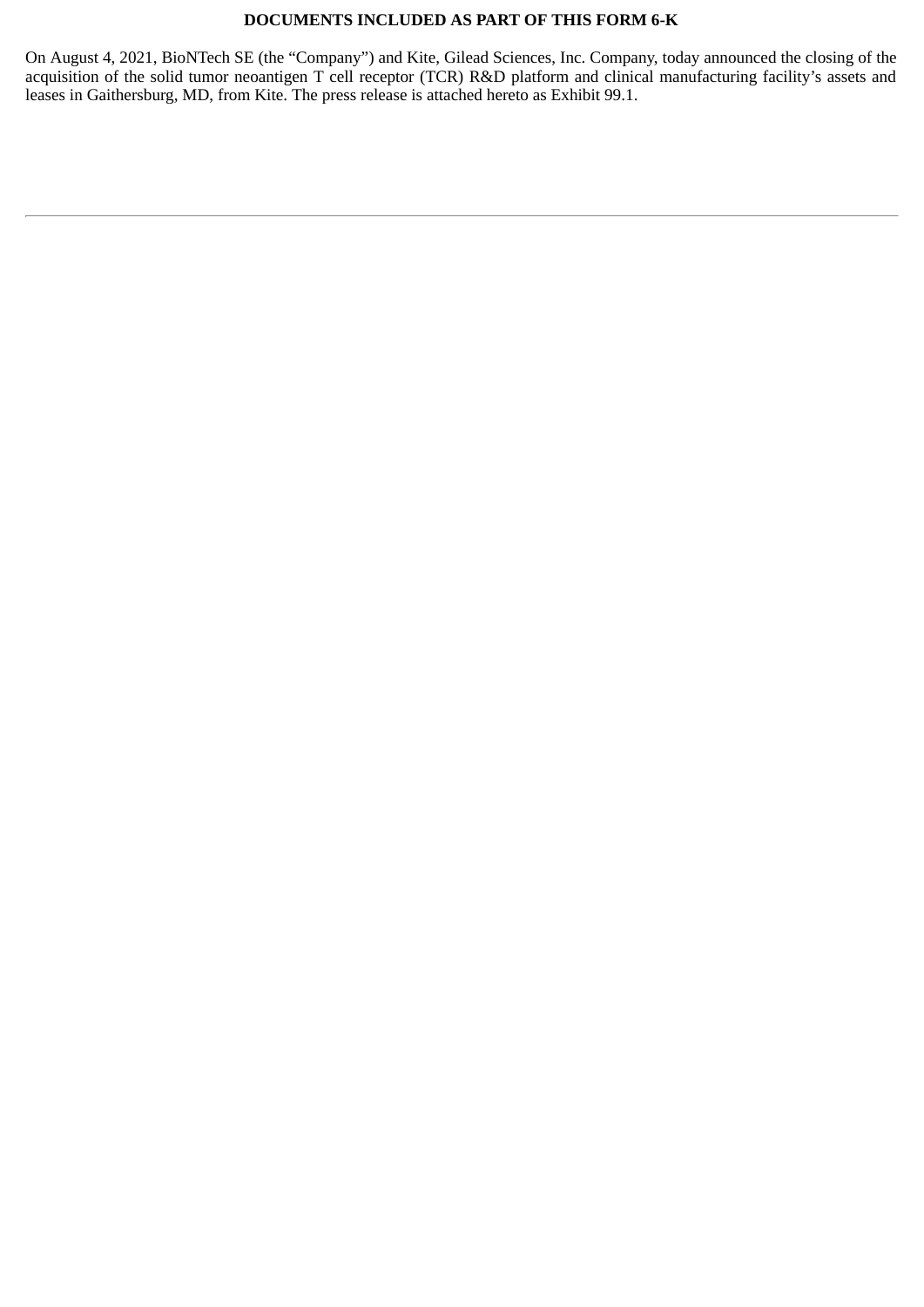### **SIGNATURE**

Pursuant to the requirements of the Exchange Act, the registrant has duly caused this report to be signed on its behalf by the undersigned, thereunto duly authorized.

### **BioNTech SE**

By: /s/ Dr. Sierk Poetting Name: Dr. Sierk Poetting Title: Chief Operating Officer

Date: August 4, 2021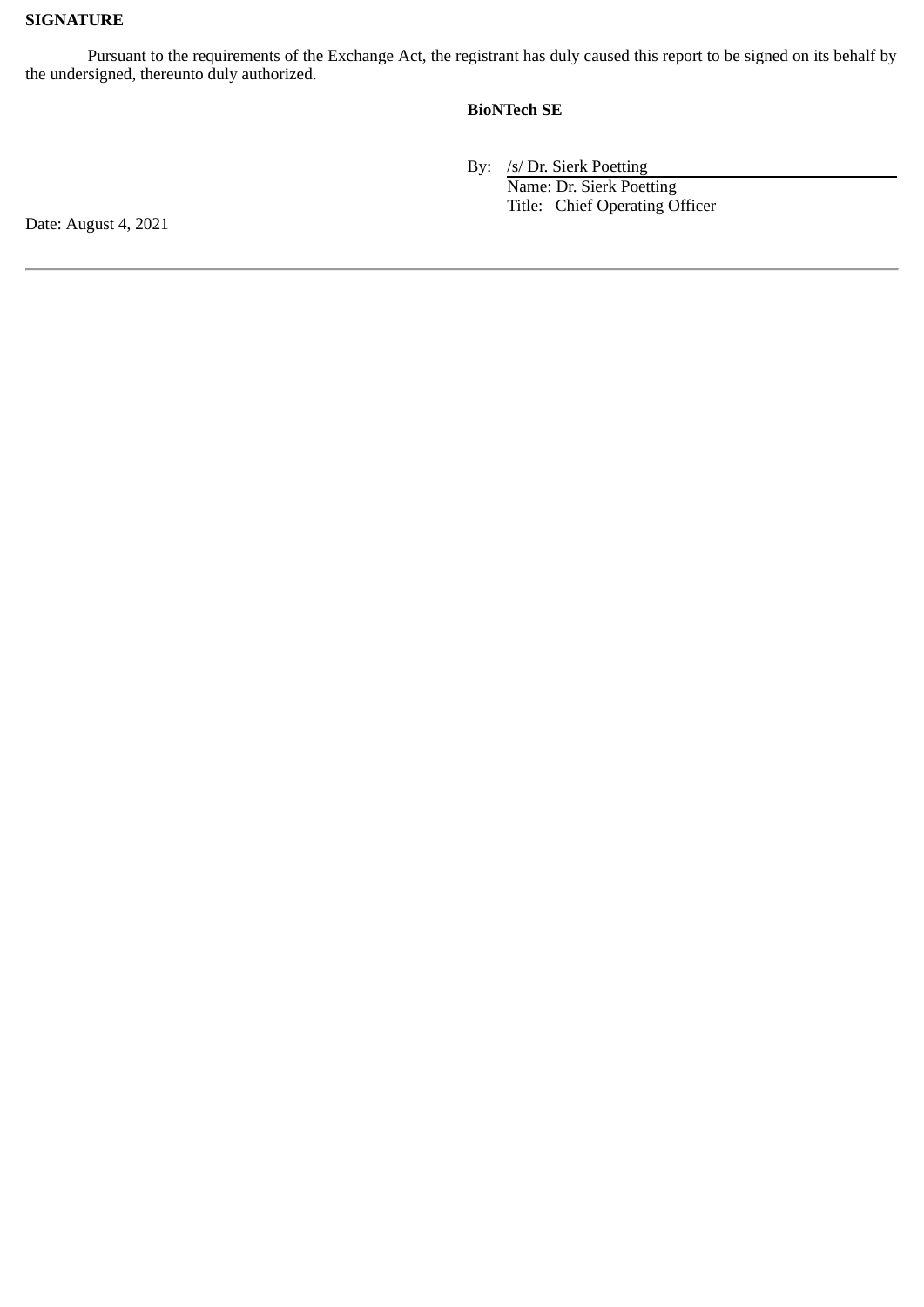## **EXHIBIT INDEX**

## Exhibit Description of Exhibit

99.1 [BioNTech completes Acquisition of Kite's Neoantigen TCR Cell Therapy R&D Platform and Manufacturing](#page-4-0) Facility in Gaithersburg, Maryland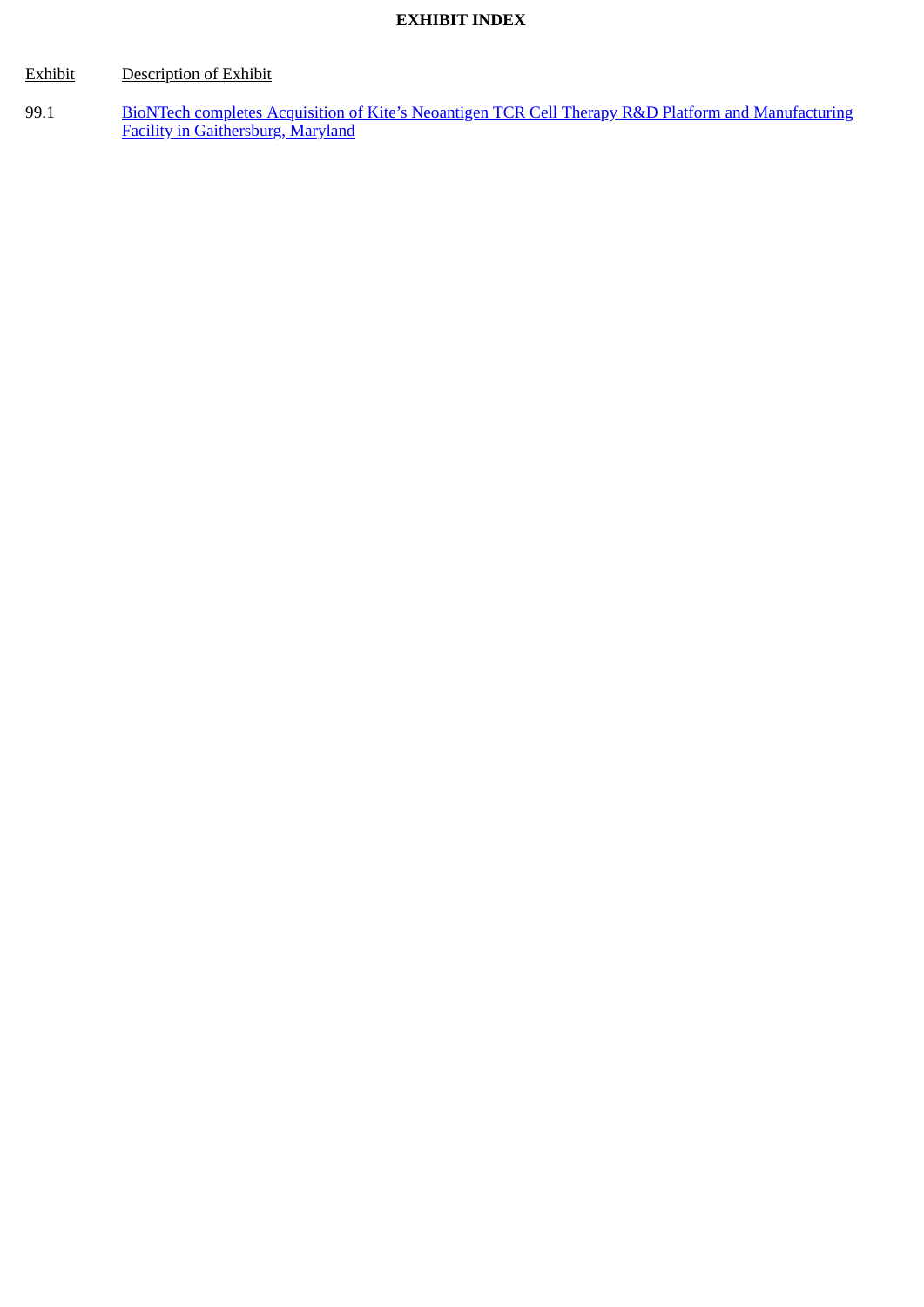# <span id="page-4-0"></span>**BIONTECH**



## **BioNTech completes Acquisition of Kite's Neoantigen TCR Cell Therapy R&D Platform and Manufacturing Facility in Gaithersburg, Maryland**

**MAINZ, Germany & Santa Monica, USA, 4. August 2021 –** BioNTech SE (Nasdaq: BNTX, "BioNTech") and Kite, a Gilead Company (Nasdaq: GILD, "Kite") today announced the closing of the acquisition of the solid tumor neoantigen T cell receptor (TCR) R&D platform and clinical manufacturing facility's assets and leases in Gaithersburg, MD, from Kite. The transaction was announced on July 19, 2021.

The acquisition strengthens BioNTech's cell therapy pipeline by accelerating the individualized solid tumor Neoantigen TCR cell therapy research and development program. It also expands the Company's cell therapy capabilities and manufacturing footprint in North America, building on its acquisition of Neon Therapeutics in 2020. With three acquisitions completed in the last 14 months, BioNTech confirms its strategy of complementing organic growth through targeted acquisitions that expand its capabilities and accelerate development of its broad immunotherapy pipeline.

All Kite employees at the Gaithersburg facility were offered employment with BioNTech prior to closing. The plant will be fully integrated into BioNTech's US-operations and the global manufacturing network.

### **About BioNTech**

Biopharmaceutical New Technologies is a next generation immunotherapy company pioneering novel therapies for cancer and other serious diseases. The Company exploits a wide array of computational discovery and therapeutic drug platforms for the rapid development of novel biopharmaceuticals. Its broad portfolio of oncology product candidates includes individualized and off-the-shelf mRNA-based therapies, innovative chimeric antigen receptor T cells, bispecific checkpoint immuno-modulators, targeted cancer antibodies and small molecules. Based on its deep expertise in mRNA vaccine development and in-house manufacturing capabilities, BioNTech and its collaborators are developing multiple mRNA vaccine candidates for a range of infectious diseases alongside its diverse oncology pipeline. BioNTech has established a broad set of relationships with multiple global pharmaceutical collaborators, including Genmab, Sanofi, Bayer Animal Health, Genentech, a member of the Roche Group, Regeneron, Genevant, Fosun Pharma and Pfizer. For more information, please visit www.BioNTech.de.

### **About Kite**

Kite, a Gilead Company, is a global biopharmaceutical company based in Santa Monica, California, with commercial manufacturing operations in North America and Europe. Kite's singular focus is cell therapy to treat and potentially cure cancer. As the cell therapy leader, Kite has more approved CAR T indications to help more patients than any other company. For more information on Kite, please visit www.kitepharma.com.

### **About Gilead Sciences**

Gilead Sciences, Inc. is a biopharmaceutical company that has pursued and achieved breakthroughs in medicine for more than three decades, with the goal of creating a healthier world for all people. The company is committed to advancing innovative medicines to prevent and treat life-threatening diseases, including HIV, viral hepatitis and cancer. Gilead operates in more than 35 countries worldwide, with headquarters in Foster City, California.

Kite, the Kite logo and GILEAD are trademarks of Gilead Sciences, Inc. or its related companies.

For more information on Kite, please visit the company's website at www.kitepharma.com or call Gilead Public Affairs at 1-800-GILEAD-5 or 1-650-574-3000. Follow Kite on social media on Twitter (@KitePharma) and LinkedIn**.**

### **BioNTech Forward-Looking Statements**